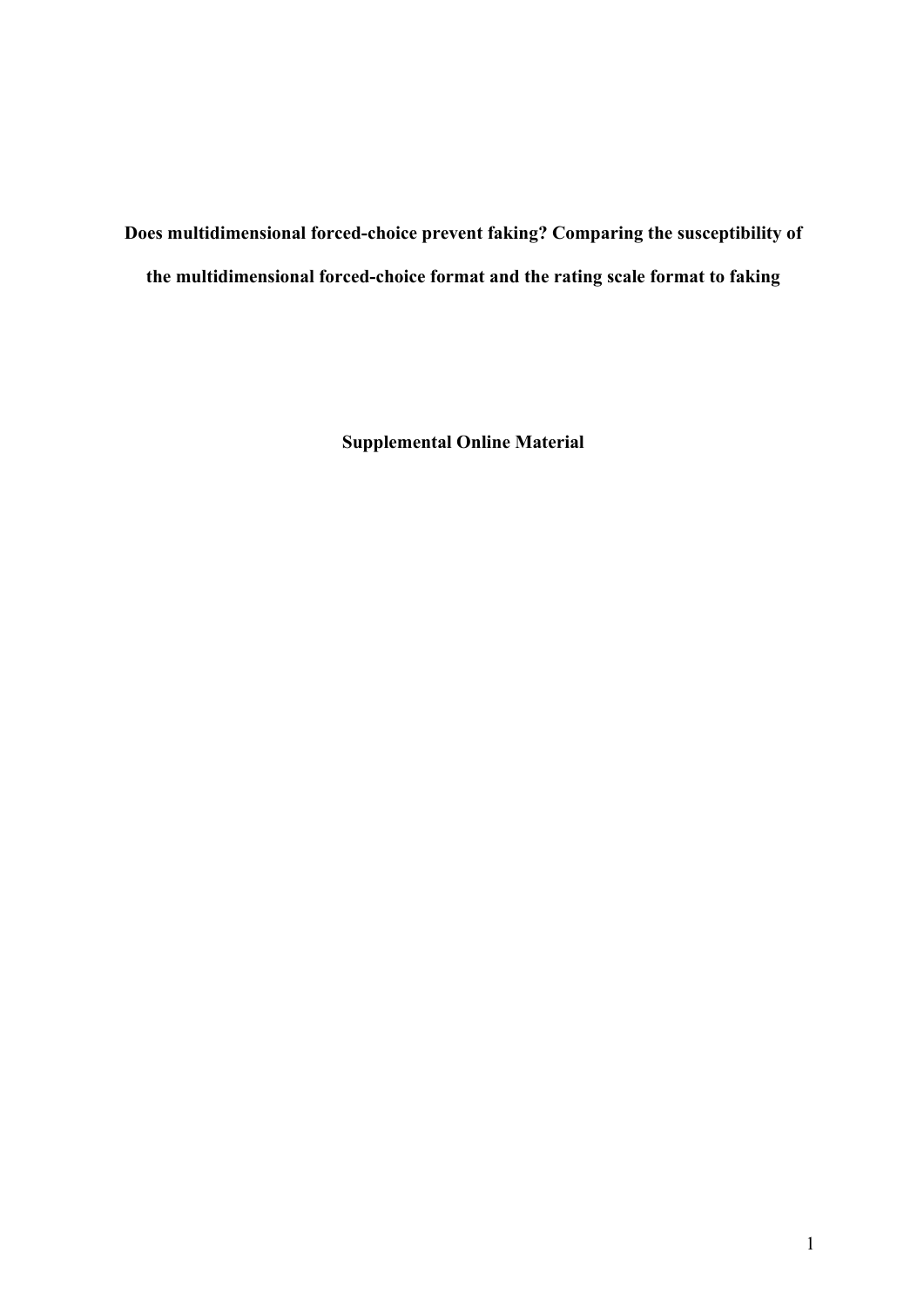|                        | <b>Reliability</b>           |      |               |  |  |  |  |
|------------------------|------------------------------|------|---------------|--|--|--|--|
| <b>Subscale</b>        | <b>BFT-matched BFT-mixed</b> |      | <b>BFT-RS</b> |  |  |  |  |
| Neuroticism            | 0.80                         | 0.81 | 0.91          |  |  |  |  |
| Extraversion           | 0.81                         | 0.84 | 0.91          |  |  |  |  |
| Openness to experience | 0.69                         | 0.73 | 0.85          |  |  |  |  |
| Agreeableness          | 0.68                         | 0.70 | 0.79          |  |  |  |  |
| Conscientiousness      | 0.84                         | 0.83 | 0.87          |  |  |  |  |

*Empirical Reliability of Maximum a Posteriori Trait Estimates on the Big Five Triplets* 

*Note.* BFT = Big Five Triplets, RS = rating scale.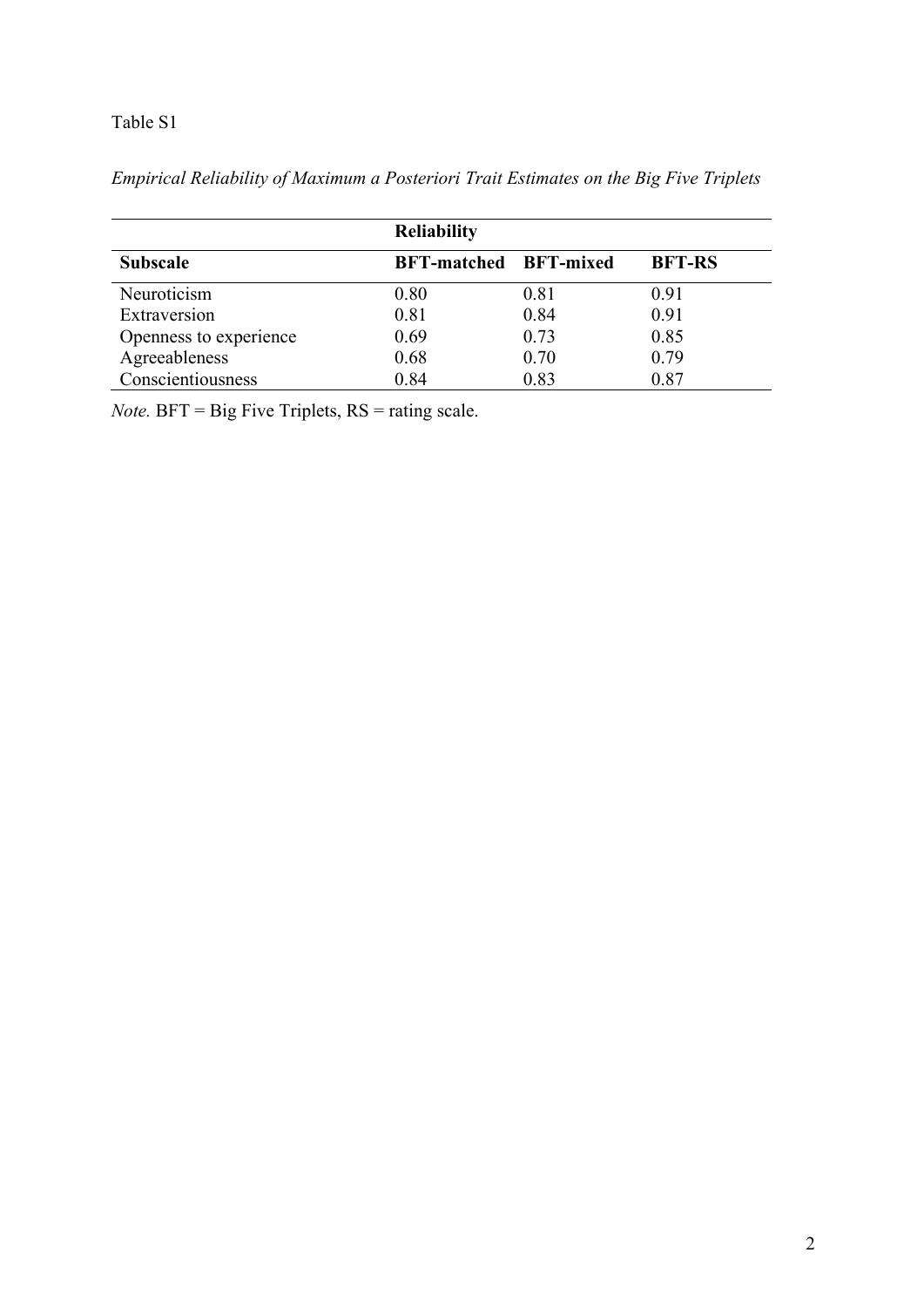#### *Descriptive Statistics for Criterion Variables*

| <b>Measure</b>                    | M(SD)           | Min              | <b>Max</b>     | $\boldsymbol{N}$ |
|-----------------------------------|-----------------|------------------|----------------|------------------|
| <b>Social activities</b>          |                 |                  |                |                  |
| Number of Facebook friends        | 315.07 (245.55) | $\mathbf{1}$     | 3000           | 1649             |
| Attended parties / month          | 1.91(1.9)       | $\theta$         | 16             | 1852             |
| Number dates / month              | 2.73(3.48)      | $\overline{0}$   | 30             | 1847             |
| Number of persons dated / year    | 2.92(4.8)       | $\boldsymbol{0}$ | 26             | 1849             |
| <b>Health</b>                     |                 |                  |                |                  |
| Frequency of smoking              | 2(1.74)         | 1                | 6              | 1854             |
| Number of smoked cigarettes / day | 11.59(6.41)     | $\overline{2}$   | 40             | 219              |
| Frequency of drinking alcohol     | 2.86(0.95)      | $\mathbf{1}$     | 5              | 1859             |
| Life satisfaction                 | 4.77(1.16)      | 1                | $\overline{7}$ | 1845             |
| <b>Ability</b>                    |                 |                  |                |                  |
| <b>GPA</b>                        | 1.81(0.59)      | $\mathbf{1}$     | 3.7            | 448              |
| M-KIT score                       | 19.02 (4.68)    | $\overline{4}$   | 31             | 839              |
| <b>Other variables</b>            |                 |                  |                |                  |
| Number times traveled abroad $>1$ |                 |                  |                |                  |
| month                             | 0.87(1.62)      | $\boldsymbol{0}$ | 13             | 1858             |
|                                   |                 |                  |                |                  |
| <b>Dichotomous variables</b>      | % Yes           | $%$ No           |                | $\boldsymbol{N}$ |
| <b>Social activities</b>          |                 |                  |                |                  |
| Facebook user                     | 89              | 11               |                | 1864             |
| <b>Health</b>                     |                 |                  |                |                  |
| Exercise regularly                | 71              | 29               |                | 1866             |
| Charity                           |                 |                  |                |                  |
| Donated blood                     | 40              | 60               |                | 1863             |
|                                   |                 |                  |                |                  |
| <b>Dichotomous variables</b>      | % Yes           | $\%$ No          |                | $\boldsymbol{N}$ |
| Charity work                      | $\overline{32}$ | 68               |                | 1866             |
| Voluntary social year             | 21              | 79               |                | 1865             |
| <b>Other variables</b>            |                 |                  |                |                  |
| Punctuality                       | 86              | 14               |                | 903              |
| Job                               | 45              | 55               |                | 1865             |
| Play instrument                   | 47              | 53               |                | 1866             |
| Engage in extreme sports          | 5               | 95               |                | 1864             |

*Note*. Number of Facebook friends was analyzed as a log-transformed variable<sup>1</sup>. M-KIT score = score on the numeric model of the intelligence test Modularer-Kurzintelligenztest (Dantlgraber, 2015). GPA: In the German grading system,  $1 = A$  and  $4 = D$  (passing).

<sup>&</sup>lt;sup>1</sup> Prior to log-transforming the variable, we recoded outliers that were most likely typos as missing (e.g., 52052052). In addition, we recoded outliers on attended parties a month, number of persons dated a year, and number of times traveled abroad for longer than a month as 1 above the highest valid value or, if they were very likely typos, as missing.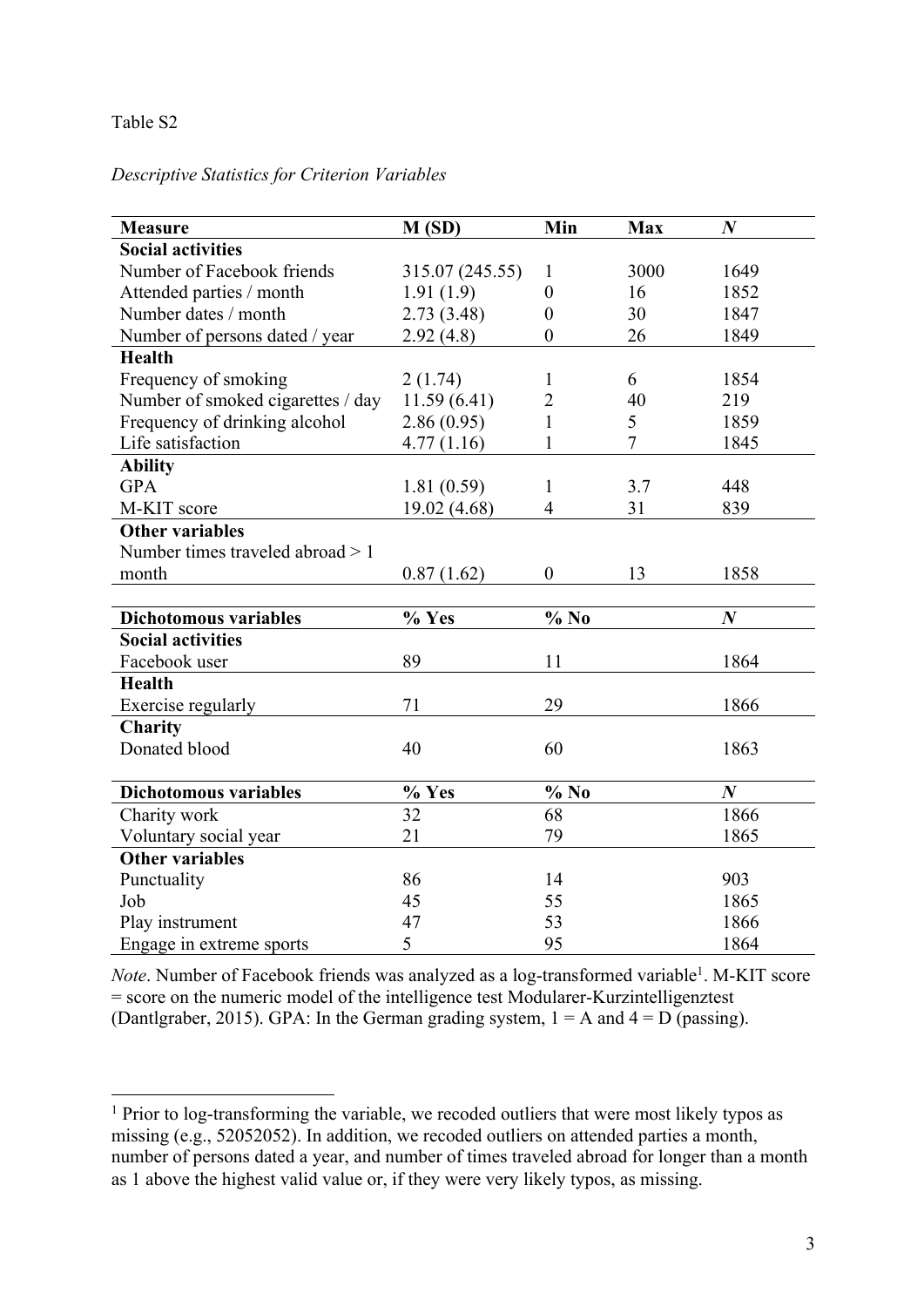*Fit statistics for the models analyzing data from the honest instruction*

| <b>Model</b>                                   | $\chi^2$ | df   | <b>RMSEA</b> | <b>SRMR</b> | CFI.  |
|------------------------------------------------|----------|------|--------------|-------------|-------|
| Multidimensional forced-<br>$choice - matched$ | 2908.38  | 1640 | 0.036        | 0.089       | 0.849 |
| Multidimensional forced-<br>$choice - mixed$   | 3209.87  | 1640 | 0.038        | 0.093       | 0.840 |
| Rating scale                                   | 5790.22  | 1700 | 0.062        | 0.100       | 0.694 |

*Note*. RMSEA = Root Mean Square Error of Approximation, CFI = Consistency Fit Index.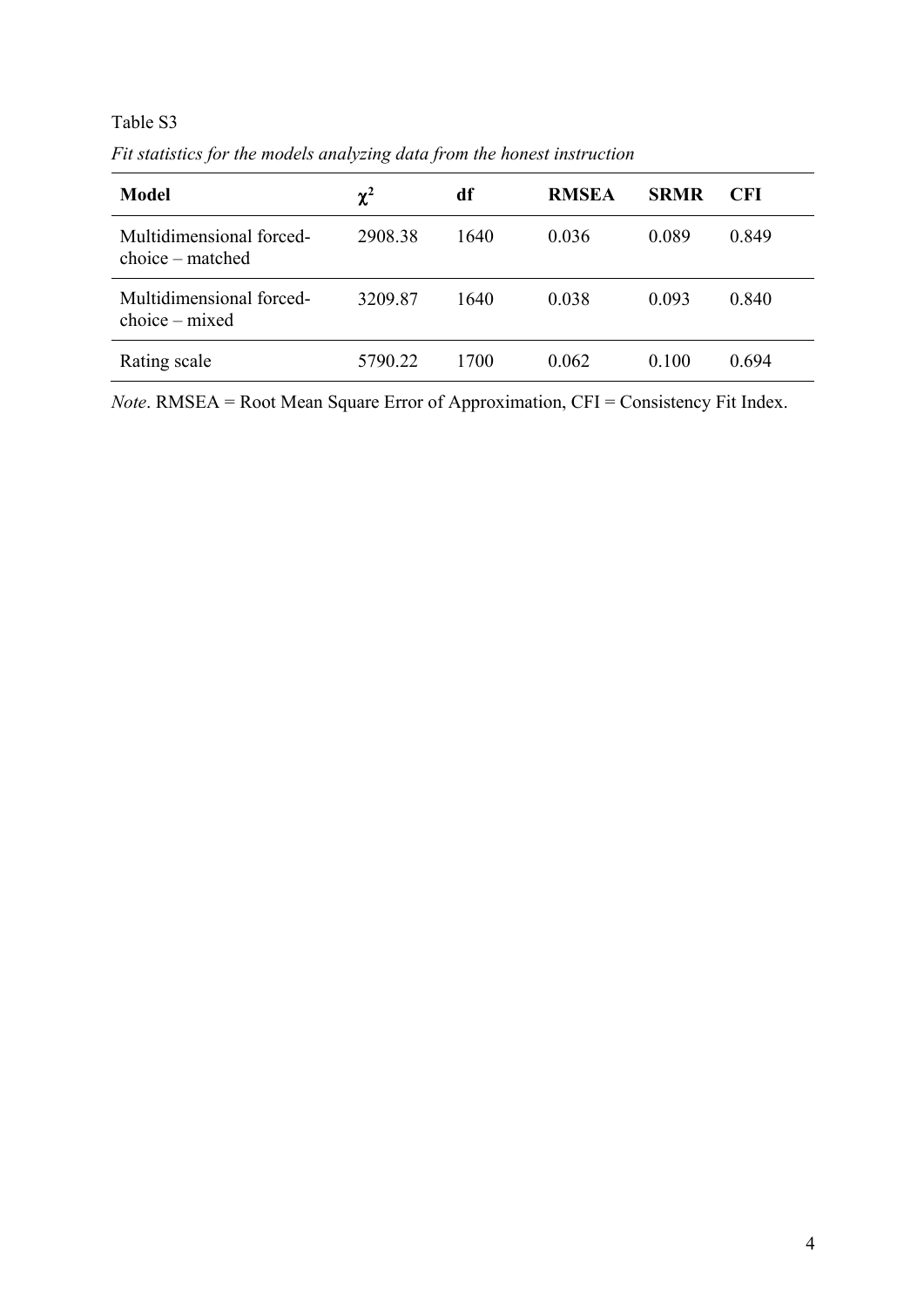| Format       | <b>Trait</b>      | Latent mean                   | Cohen's d                     |
|--------------|-------------------|-------------------------------|-------------------------------|
|              |                   | difference                    |                               |
| MFC-matched  | Neuroticism       | $-0.93$ [-1.11; $-0.74$ ]     | $-1.38$ [ $-1.68$ ; $-1.08$ ] |
|              | Extraversion      | $0.16$ [-0.03; 0.36]          | $0.22$ [-0.05; 0.49]          |
|              | <b>Openness</b>   | $0.43$ [0.21; 0.64]           | $0.54$ [0.27; 0.82]           |
|              | Agreeableness     | $0.09$ [-0.07; 0.24]          | $0.15$ [-0.12; 0.42]          |
|              | Conscientiousness | $0.89$ [0.63; 1.15]           | $0.92$ [0.64; 1.21]           |
| MFC-mixed    | Neuroticism       | $-0.67$ [ $-0.84$ ; $-0.49$ ] | $-0.98$ [ $-1.25$ ; $-0.71$ ] |
|              | Extraversion      | $0.24$ [0.07; 0.41]           | $0.35$ [0.1; 0.61]            |
|              | <b>Openness</b>   | $0.04$ [-0.14; 0.22]          | $0.06$ [-0.2; 0.31]           |
|              | Agreeableness     | $0[-0.18; 0.19]$              | $0.01$ [-0.25; 0.26]          |
|              | Conscientiousness | $0.78$ [0.56; 0.99]           | $0.93$ [0.67; 1.2]            |
| Rating scale | Neuroticism       | $-2.17$ $[-2.39; -1.95]$      | $-2.58$ $[-2.92; -2.23]$      |
|              | Extraversion      | $1.22$ [1.02; 1.42]           | $1.59$ [1.3; 1.89]            |
|              | <b>Openness</b>   | $1.21$ [1; 1.42]              | $1.53$ [1.24; 1.82]           |
|              | Agreeableness     | $0.62$ [0.45; 0.79]           | $0.94$ [0.67; 1.21]           |
|              | Conscientiousness | 2.52 [2.24; 2.79]             | 2.38 [2.04; 2.72]             |

*Mean differences between honest and fake-good instructions with 95% CI for subsample of psychology students based on maximum a posteriori estimates*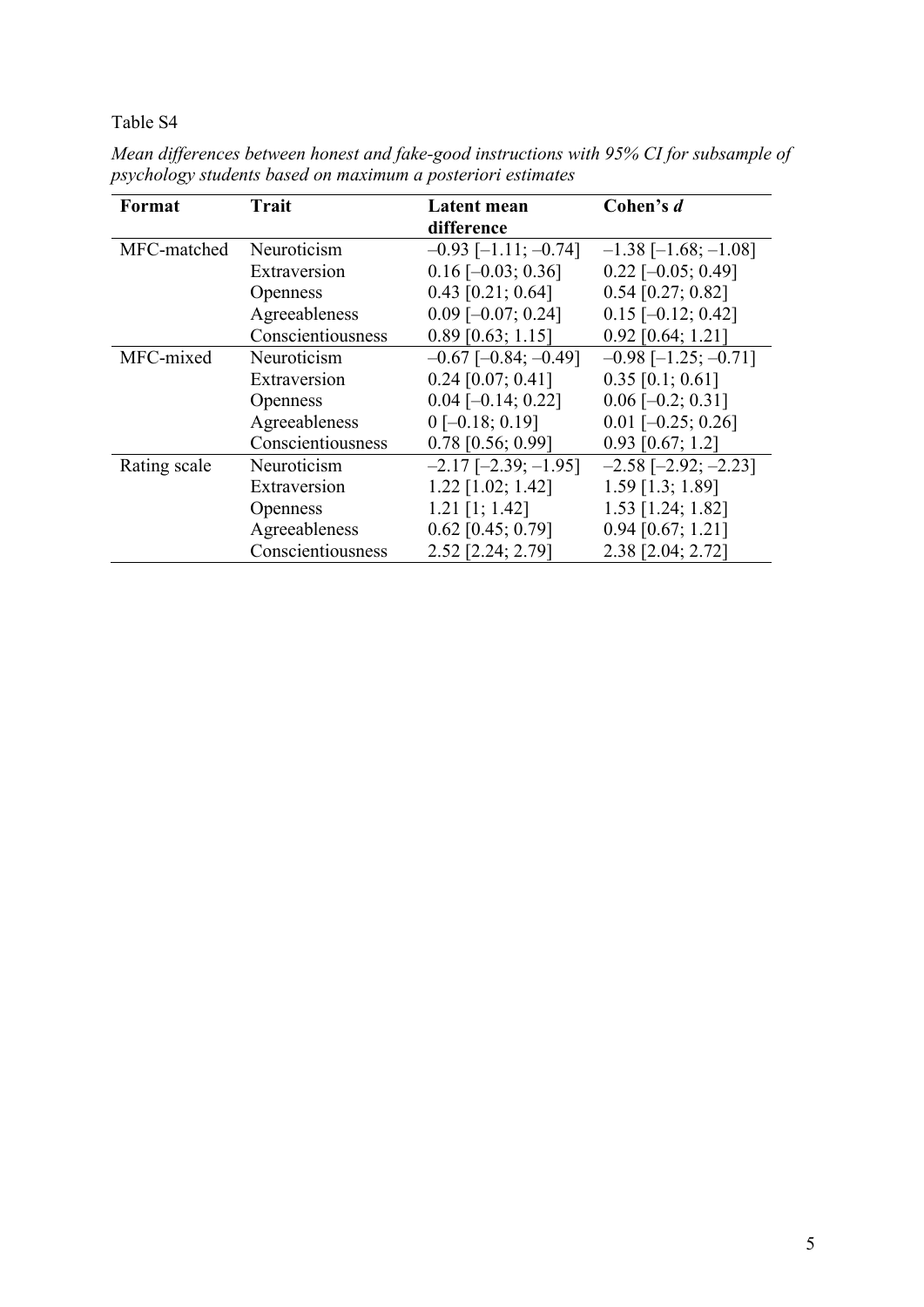| Format       | <b>Trait</b>      | Cohen's d honest -            | Cohen's d honest -            | Dif-    |
|--------------|-------------------|-------------------------------|-------------------------------|---------|
|              |                   | fake-good                     | ideal profile                 | ference |
| MFC-matched  | Neuroticism       | $-0.94$ [ $-1.06$ ; $-0.82$ ] | $-0.67$ [ $-0.76$ ; $-0.58$ ] | $-0.27$ |
|              | Extraversion      | $0.56$ [0.44; 0.68]           | $0.83$ [0.73; 0.92]           | $-0.27$ |
|              | <b>Openness</b>   | $0.32$ [0.21; 0.44]           | $0.73$ [0.64; 0.82]           | $-0.41$ |
|              | Agreeableness     | $-0.1$ [ $-0.21$ ; 0.02]      | $0.06$ [-0.02; 0.14]          | $-0.16$ |
|              | Conscientiousness | $0.47$ [0.35; 0.59]           | $0.74$ [0.65; 0.84]           | $-0.27$ |
| MFC-mixed    | Neuroticism       | $-0.96$ [ $-1.08$ ; $-0.85$ ] | $-0.58$ [ $-0.66$ ; $-0.5$ ]  | $-0.38$ |
|              | Extraversion      | $0.73$ [0.62; 0.85]           | $0.58$ [0.5; 0.67]            | 0.15    |
|              | <b>Openness</b>   | $0.41$ [0.3; 0.52]            | $-0.05$ [ $-0.13$ ; 0.02]     | 0.46    |
|              | Agreeableness     | $0.61$ [0.5; 0.72]            | $0.07$ [-0.01; 0.14]          | 0.54    |
|              | Conscientiousness | $0.63$ [0.52; 0.74]           | $0.78$ [0.69; 0.87]           | $-0.15$ |
| Rating scale | Neuroticism       | $-1.81$ [ $-1.95$ ; $-1.68$ ] | $-2.75$ [ $-2.92$ ; $-2.58$ ] | 0.94    |
|              | Extraversion      | $1.41$ [1.28; 1.53]           | $1.73$ [1.6; 1.85]            | $-0.32$ |
|              | <b>Openness</b>   | $1.16$ [1.04; 1.28]           | 2.18 [2.03; 2.32]             | $-1.02$ |
|              | Agreeableness     | $1.06$ [0.94; $1.18$ ]        | $1.52$ [1.4; 1.63]            | $-0.46$ |
|              | Conscientiousness | $1.62$ [1.49; 1.75]           | 3.06 [2.87; 3.25]             | $-1.44$ |

*Mean differences between actual faking and ideal faking in Cohen's d with 95% CI*

*Note*. Actual faking was computed as the difference in maximum a posteriori (MAP) estimates between honest instruction and fake-good instruction. Ideal faking was computed as the difference between MAPs for honest instruction and MAPs for the expert-rated ideal profile.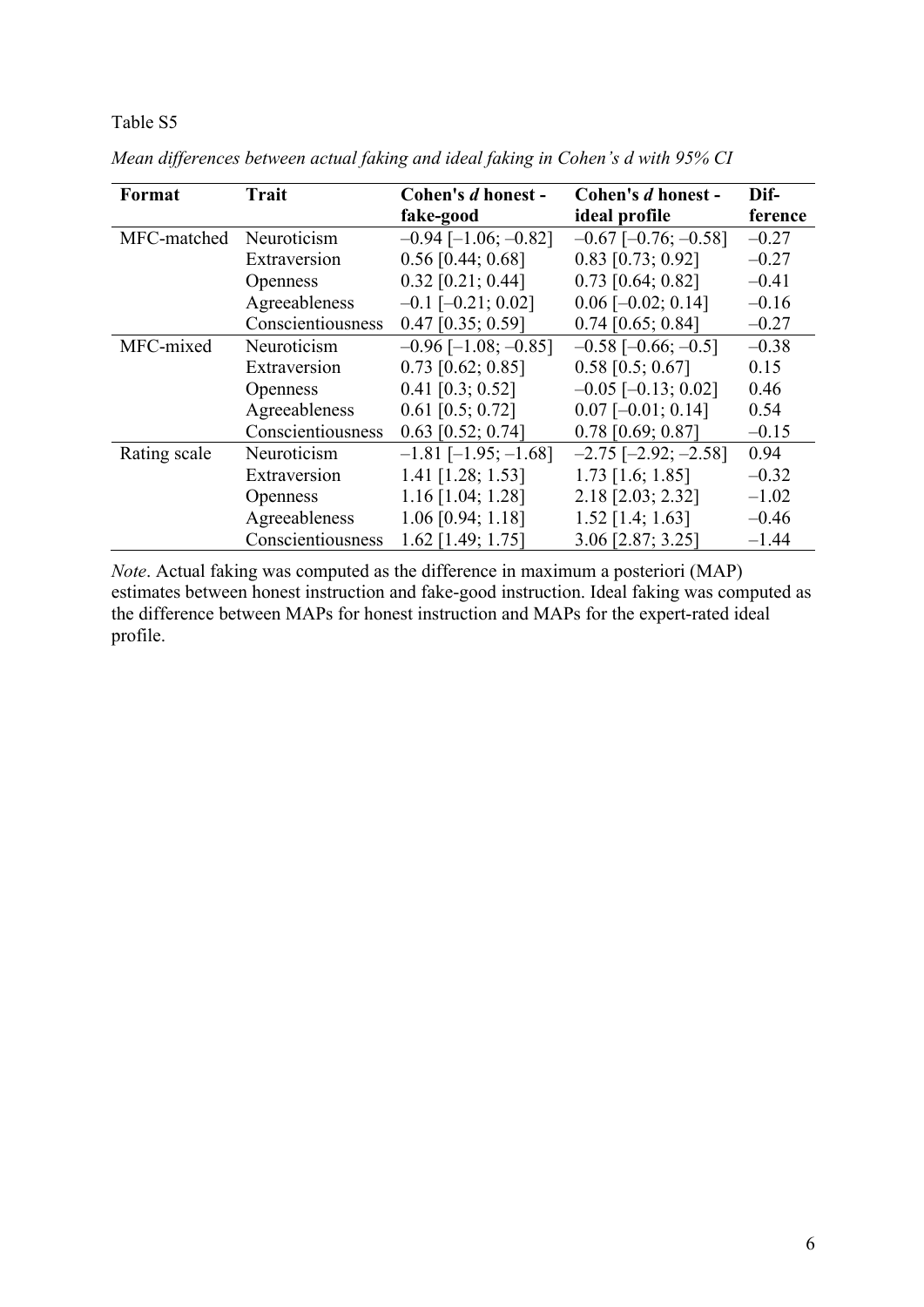# *Correlations between Big Five and Criteria for Honest and Fake-good Conditions*

|                                  |                |             |          | r fake- | Z       | Z fake- |                   |                    |
|----------------------------------|----------------|-------------|----------|---------|---------|---------|-------------------|--------------------|
| <b>Criterion</b>                 | Trait          | Group       | r honest | good    | honest  | good    | <b>Difference</b> | <b>Effect size</b> |
| Facebook user                    | N              | MFC-matched | 0.00     | $-0.01$ | 0.00    | $-0.01$ | 0.00              | negligible         |
| Facebook user                    | N              | <b>RS</b>   | $-0.11$  | $-0.02$ | $-0.11$ | $-0.02$ | $-0.09$           | negligible         |
| Facebook user                    | N              | MFC-mixed   | $-0.02$  | $-0.13$ | $-0.02$ | $-0.13$ | 0.11              | small              |
| Facebook user                    | E              | MFC-matched | 0.20     | 0.18    | 0.20    | 0.18    | 0.02              | negligible         |
| Facebook user                    | E              | <b>RS</b>   | 0.16     | 0.09    | 0.16    | 0.09    | 0.07              | negligible         |
| Facebook user                    | E              | MFC-mixed   | 0.22     | 0.09    | 0.22    | 0.09    | 0.13              | small              |
| Facebook user                    | $\overline{O}$ | MFC-matched | $-0.17$  | $-0.15$ | $-0.18$ | $-0.15$ | $-0.02$           | negligible         |
| Facebook user                    | $\mathbf O$    | <b>RS</b>   | $-0.01$  | 0.01    | $-0.01$ | 0.01    | $-0.01$           | negligible         |
| Facebook user                    | $\overline{O}$ | MFC-mixed   | 0.02     | $-0.01$ | 0.02    | $-0.01$ | 0.02              | negligible         |
| Facebook user                    | $\mathbf{A}$   | MFC-matched | 0.11     | $-0.16$ | 0.11    | $-0.16$ | 0.27              | small              |
| Facebook user                    | $\mathbf{A}$   | <b>RS</b>   | 0.17     | 0.03    | 0.18    | 0.03    | 0.14              | small              |
| Facebook user                    | $\mathbf{A}$   | MFC-mixed   | 0.16     | 0.18    | 0.16    | 0.18    | $-0.02$           | negligible         |
| Facebook user                    | $\overline{C}$ | MFC-matched | $-0.20$  | 0.05    | $-0.20$ | 0.05    | $-0.25$           | small              |
| Facebook user                    | $\overline{C}$ | <b>RS</b>   | 0.02     | 0.00    | 0.02    | 0.00    | 0.02              | negligible         |
| Facebook user                    | $\overline{C}$ | MFC-mixed   | 0.00     | 0.07    | 0.00    | 0.07    | $-0.07$           | negligible         |
| Number of Facebook friends (log) | N              | MFC-matched | 0.10     | $-0.01$ | 0.10    | $-0.01$ | 0.11              | small              |
| Number of Facebook friends (log) | N              | <b>RS</b>   | $-0.12$  | $-0.10$ | $-0.12$ | $-0.10$ | $-0.02$           | negligible         |
| Number of Facebook friends (log) | N              | MFC-mixed   | $-0.19$  | $-0.11$ | $-0.19$ | $-0.11$ | $-0.08$           | negligible         |
| Number of Facebook friends (log) | E              | MFC-matched | 0.50     | 0.11    | 0.54    | 0.11    | 0.44              | moderate           |
| Number of Facebook friends (log) | E              | <b>RS</b>   | 0.43     | 0.23    | 0.47    | 0.24    | 0.23              | small              |
| Number of Facebook friends (log) | E              | MFC-mixed   | 0.46     | 0.19    | 0.50    | 0.19    | 0.31              | moderate           |
| Number of Facebook friends (log) | $\overline{O}$ | MFC-matched | $-0.12$  | 0.13    | $-0.12$ | 0.13    | $-0.25$           | small              |
| Number of Facebook friends (log) | $\Omega$       | <b>RS</b>   | 0.11     | 0.16    | 0.11    | 0.16    | $-0.04$           | negligible         |
| Number of Facebook friends (log) | $\mathcal{O}$  | MFC-mixed   | $-0.08$  | 0.07    | $-0.08$ | 0.07    | $-0.15$           | small              |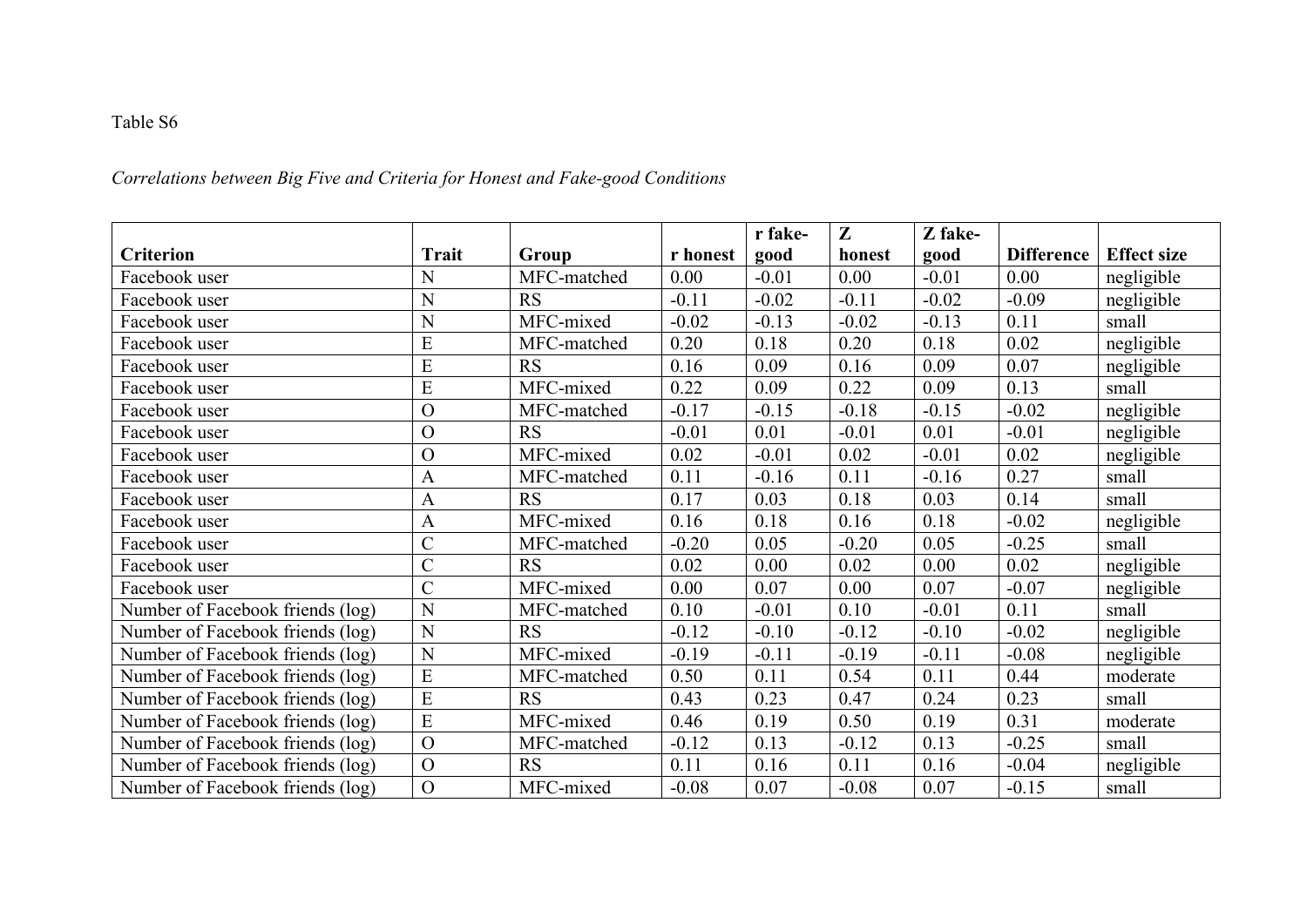| Number of Facebook friends (log) | $\mathbf{A}$   | MFC-matched | 0.09    | $-0.10$ | 0.09    | $-0.10$ | 0.19    | small      |
|----------------------------------|----------------|-------------|---------|---------|---------|---------|---------|------------|
| Number of Facebook friends (log) | $\mathbf{A}$   | <b>RS</b>   | 0.25    | 0.13    | 0.25    | 0.13    | 0.12    | small      |
| Number of Facebook friends (log) | $\mathbf{A}$   | MFC-mixed   | 0.18    | 0.02    | 0.18    | 0.02    | 0.16    | small      |
| Number of Facebook friends (log) | $\overline{C}$ | MFC-matched | $-0.27$ | 0.05    | $-0.28$ | 0.05    | $-0.33$ | moderate   |
| Number of Facebook friends (log) | $\overline{C}$ | <b>RS</b>   | $-0.10$ | 0.10    | $-0.10$ | 0.10    | $-0.19$ | small      |
| Number of Facebook friends (log) | $\overline{C}$ | MFC-mixed   | $-0.11$ | 0.03    | $-0.11$ | 0.03    | $-0.14$ | small      |
| Attended parties/month           | N              | MFC-matched | 0.02    | $-0.08$ | 0.02    | $-0.08$ | 0.10    | negligible |
| Attended parties/month           | $\mathbf N$    | <b>RS</b>   | $-0.15$ | $-0.15$ | $-0.15$ | $-0.15$ | $-0.01$ | negligible |
| Attended parties/month           | N              | MFC-mixed   | $-0.18$ | $-0.14$ | $-0.18$ | $-0.14$ | $-0.04$ | negligible |
| Attended parties/month           | E              | MFC-matched | 0.48    | 0.16    | 0.52    | 0.16    | 0.36    | moderate   |
| Attended parties/month           | $\overline{E}$ | <b>RS</b>   | 0.49    | 0.22    | 0.54    | 0.22    | 0.32    | moderate   |
| Attended parties/month           | E              | MFC-mixed   | 0.53    | 0.21    | 0.59    | 0.21    | 0.38    | moderate   |
| Attended parties/month           | $\overline{O}$ | MFC-matched | $-0.04$ | 0.08    | $-0.04$ | 0.08    | $-0.12$ | small      |
| Attended parties/month           | $\mathcal{O}$  | <b>RS</b>   | 0.08    | 0.16    | 0.08    | 0.16    | $-0.09$ | negligible |
| Attended parties/month           | $\Omega$       | MFC-mixed   | $-0.03$ | 0.02    | $-0.03$ | 0.02    | $-0.05$ | negligible |
| Attended parties/month           | $\mathbf{A}$   | MFC-matched | 0.06    | $-0.10$ | 0.06    | $-0.10$ | 0.16    | small      |
| Attended parties/month           | $\mathbf{A}$   | RS          | 0.24    | 0.11    | 0.25    | 0.11    | 0.14    | small      |
| Attended parties/month           | $\mathbf{A}$   | MFC-mixed   | 0.22    | 0.00    | 0.23    | 0.00    | 0.23    | small      |
| Attended parties/month           | $\overline{C}$ | MFC-matched | $-0.31$ | 0.06    | $-0.33$ | 0.06    | $-0.39$ | moderate   |
| Attended parties/month           | $\overline{C}$ | <b>RS</b>   | $-0.18$ | 0.14    | $-0.19$ | 0.14    | $-0.32$ | moderate   |
| Attended parties/month           | $\overline{C}$ | MFC-mixed   | $-0.13$ | 0.10    | $-0.13$ | 0.10    | $-0.22$ | small      |
| Number dates/month               | N              | MFC-matched | 0.03    | 0.01    | 0.03    | 0.01    | 0.02    | negligible |
| Number dates/month               | N              | RS          | $-0.04$ | $-0.09$ | $-0.04$ | $-0.09$ | 0.05    | negligible |
| Number dates/month               | $\mathbf N$    | MFC-mixed   | $-0.17$ | $-0.20$ | $-0.17$ | $-0.20$ | 0.03    | negligible |
| Number dates/month               | E              | MFC-matched | 0.13    | 0.08    | 0.13    | 0.08    | 0.05    | negligible |
| Number dates/month               | E              | <b>RS</b>   | 0.23    | 0.13    | 0.24    | 0.13    | 0.11    | small      |
| Number dates/month               | E              | MFC-mixed   | 0.34    | 0.14    | 0.35    | 0.14    | 0.22    | small      |
| Number dates/month               | $\overline{O}$ | MFC-matched | 0.07    | 0.02    | 0.07    | 0.02    | 0.04    | negligible |
| Number dates/month               | $\overline{O}$ | RS          | 0.05    | 0.08    | 0.05    | 0.08    | $-0.02$ | negligible |
| Number dates/month               | $\overline{O}$ | MFC-mixed   | 0.09    | 0.10    | 0.09    | 0.10    | $-0.01$ | negligible |
| Number dates/month               | $\mathbf{A}$   | MFC-matched | $-0.10$ | $-0.12$ | $-0.10$ | $-0.12$ | 0.02    | negligible |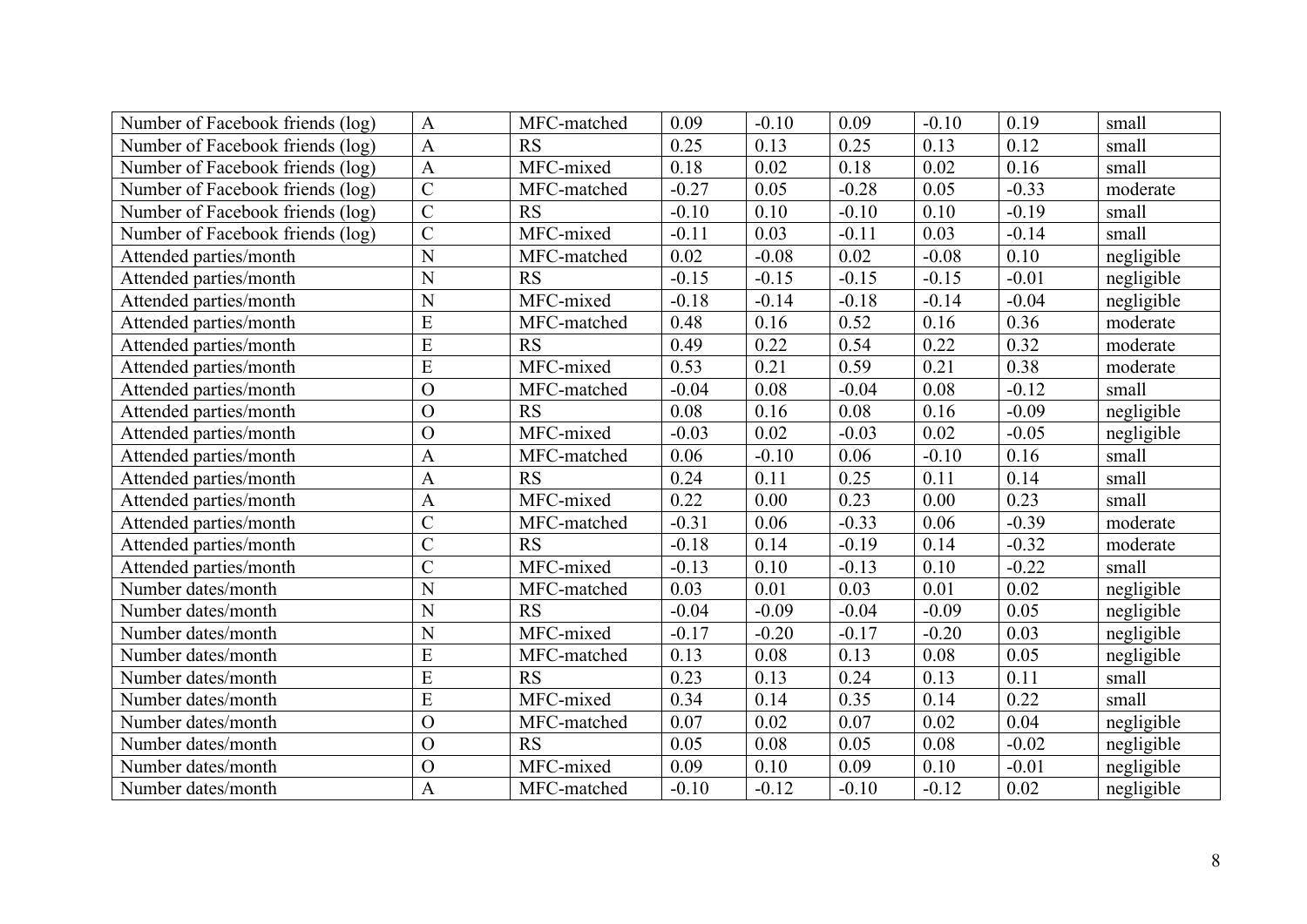| Number dates/month           | $\mathbf{A}$   | <b>RS</b>   | 0.12    | 0.14    | 0.12    | 0.14    | $-0.02$ | negligible |
|------------------------------|----------------|-------------|---------|---------|---------|---------|---------|------------|
| Number dates/month           | $\mathbf{A}$   | MFC-mixed   | 0.19    | 0.07    | 0.19    | 0.07    | 0.12    | small      |
| Number dates/month           | $\mathbf C$    | MFC-matched | 0.03    | $-0.05$ | 0.03    | $-0.05$ | 0.07    | negligible |
| Number dates/month           | $\overline{C}$ | <b>RS</b>   | 0.03    | 0.10    | 0.03    | 0.10    | $-0.07$ | negligible |
| Number dates/month           | $\overline{C}$ | MFC-mixed   | 0.05    | 0.15    | 0.05    | 0.15    | $-0.10$ | small      |
| Number of persons dated/year | N              | MFC-matched | $-0.03$ | 0.01    | $-0.03$ | 0.01    | $-0.04$ | negligible |
| Number of persons dated/year | N              | <b>RS</b>   | $-0.06$ | 0.03    | $-0.06$ | 0.03    | $-0.09$ | negligible |
| Number of persons dated/year | $\overline{N}$ | MFC-mixed   | $-0.16$ | $-0.03$ | $-0.16$ | $-0.03$ | $-0.13$ | small      |
| Number of persons dated/year | ${\bf E}$      | MFC-matched | 0.16    | 0.02    | 0.16    | 0.02    | 0.14    | small      |
| Number of persons dated/year | E              | <b>RS</b>   | 0.21    | 0.04    | 0.21    | 0.04    | 0.17    | small      |
| Number of persons dated/year | ${\bf E}$      | MFC-mixed   | 0.35    | 0.06    | 0.37    | 0.06    | 0.31    | moderate   |
| Number of persons dated/year | $\overline{O}$ | MFC-matched | 0.02    | $-0.02$ | 0.02    | $-0.02$ | 0.04    | negligible |
| Number of persons dated/year | $\mathcal{O}$  | <b>RS</b>   | 0.15    | 0.02    | 0.15    | 0.02    | 0.14    | small      |
| Number of persons dated/year | $\overline{O}$ | MFC-mixed   | 0.03    | 0.03    | 0.03    | 0.03    | 0.00    | negligible |
| Number of persons dated/year | $\mathbf{A}$   | MFC-matched | 0.09    | $-0.01$ | 0.09    | $-0.01$ | 0.10    | negligible |
| Number of persons dated/year | $\mathbf{A}$   | <b>RS</b>   | 0.00    | $-0.01$ | 0.00    | $-0.01$ | 0.01    | negligible |
| Number of persons dated/year | $\overline{A}$ | MFC-mixed   | 0.07    | $-0.03$ | 0.07    | $-0.03$ | 0.10    | negligible |
| Number of persons dated/year | $\mathcal{C}$  | MFC-matched | $-0.17$ | $-0.09$ | $-0.18$ | $-0.09$ | $-0.09$ | negligible |
| Number of persons dated/year | $\overline{C}$ | <b>RS</b>   | $-0.02$ | $-0.03$ | $-0.02$ | $-0.03$ | 0.02    | negligible |
| Number of persons dated/year | $\overline{C}$ | MFC-mixed   | $-0.05$ | $-0.03$ | $-0.05$ | $-0.03$ | $-0.02$ | negligible |
| Frequency of smoking         | N              | MFC-matched | 0.01    | 0.08    | 0.01    | 0.08    | $-0.07$ | negligible |
| Frequency of smoking         | N              | <b>RS</b>   | 0.10    | 0.05    | 0.10    | 0.05    | 0.06    | negligible |
| Frequency of smoking         | $\overline{N}$ | MFC-mixed   | 0.06    | 0.09    | 0.06    | 0.09    | $-0.04$ | negligible |
| Frequency of smoking         | E              | MFC-matched | 0.21    | 0.07    | 0.22    | 0.07    | 0.15    | small      |
| Frequency of smoking         | E              | <b>RS</b>   | 0.15    | 0.04    | 0.15    | 0.04    | 0.11    | small      |
| Frequency of smoking         | E              | MFC-mixed   | 0.23    | 0.02    | 0.23    | 0.02    | 0.21    | small      |
| Frequency of smoking         | $\overline{O}$ | MFC-matched | $-0.01$ | $-0.02$ | $-0.01$ | $-0.02$ | 0.01    | negligible |
| Frequency of smoking         | $\mathcal{O}$  | <b>RS</b>   | 0.07    | 0.02    | 0.07    | 0.02    | 0.05    | negligible |
| Frequency of smoking         | $\Omega$       | MFC-mixed   | 0.08    | $-0.01$ | 0.08    | $-0.01$ | 0.09    | negligible |
| Frequency of smoking         | $\mathbf{A}$   | MFC-matched | $-0.04$ | $-0.25$ | $-0.04$ | $-0.26$ | 0.23    | small      |
| Frequency of smoking         | $\mathbf{A}$   | <b>RS</b>   | $-0.09$ | $-0.03$ | $-0.09$ | $-0.03$ | $-0.06$ | negligible |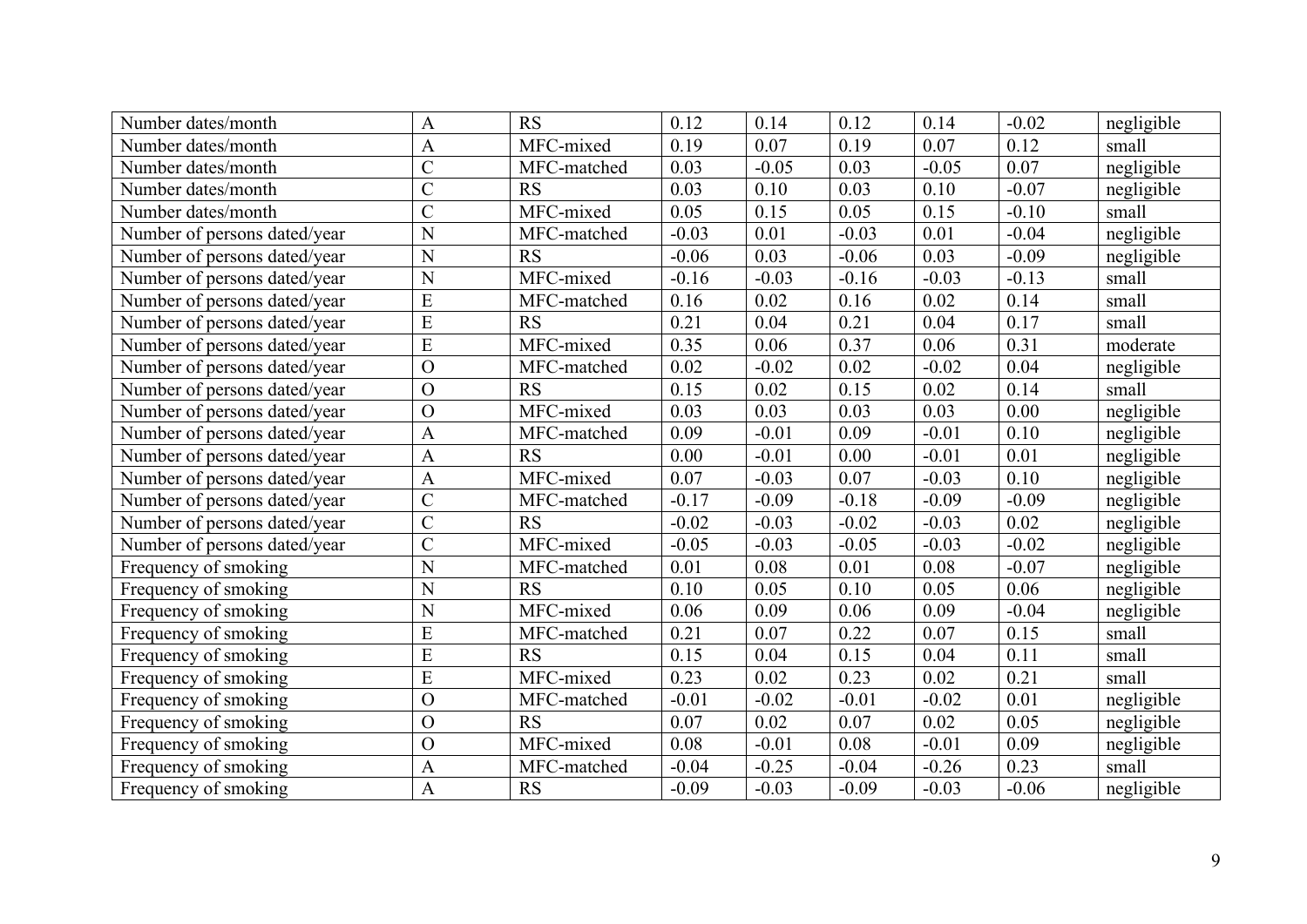| Frequency of smoking          | $\mathbf{A}$   | MFC-mixed   | 0.06    | $-0.04$ | 0.06    | $-0.04$ | 0.10     | negligible |
|-------------------------------|----------------|-------------|---------|---------|---------|---------|----------|------------|
| Frequency of smoking          | $\overline{C}$ | MFC-matched | $-0.19$ | $-0.07$ | $-0.19$ | $-0.07$ | $-0.12$  | small      |
| Frequency of smoking          | $\overline{C}$ | <b>RS</b>   | $-0.19$ | $-0.07$ | $-0.19$ | $-0.07$ | $-0.13$  | small      |
| Frequency of smoking          | $\overline{C}$ | MFC-mixed   | $-0.21$ | 0.05    | $-0.21$ | 0.05    | $-0.26$  | small      |
| Frequency of drinking alcohol | N              | MFC-matched | $-0.08$ | $-0.14$ | $-0.08$ | $-0.14$ | 0.06     | negligible |
| Frequency of drinking alcohol | N              | <b>RS</b>   | $-0.15$ | $-0.11$ | $-0.15$ | $-0.11$ | $-0.04$  | negligible |
| Frequency of drinking alcohol | N              | MFC-mixed   | $-0.12$ | $-0.05$ | $-0.12$ | $-0.05$ | $-0.08$  | negligible |
| Frequency of drinking alcohol | E              | MFC-matched | 0.33    | 0.20    | 0.35    | 0.20    | 0.14     | small      |
| Frequency of drinking alcohol | E              | <b>RS</b>   | 0.29    | 0.14    | 0.30    | 0.14    | 0.16     | small      |
| Frequency of drinking alcohol | $\overline{E}$ | MFC-mixed   | 0.32    | 0.10    | 0.33    | 0.10    | 0.23     | small      |
| Frequency of drinking alcohol | $\overline{O}$ | MFC-matched | $-0.11$ | 0.05    | $-0.11$ | 0.05    | $-0.16$  | small      |
| Frequency of drinking alcohol | $\overline{O}$ | <b>RS</b>   | $-0.02$ | 0.09    | $-0.02$ | 0.09    | $-0.11$  | small      |
| Frequency of drinking alcohol | $\overline{O}$ | MFC-mixed   | $-0.10$ | $-0.03$ | $-0.10$ | $-0.03$ | $-0.07$  | negligible |
| Frequency of drinking alcohol | $\mathbf{A}$   | MFC-matched | 0.19    | $-0.04$ | 0.19    | $-0.04$ | 0.23     | small      |
| Frequency of drinking alcohol | $\overline{A}$ | <b>RS</b>   | 0.12    | 0.04    | 0.13    | 0.04    | $0.08\,$ | negligible |
| Frequency of drinking alcohol | $\mathbf{A}$   | MFC-mixed   | 0.08    | $-0.04$ | 0.08    | $-0.04$ | 0.12     | small      |
| Frequency of drinking alcohol | $\overline{C}$ | MFC-matched | $-0.27$ | 0.07    | $-0.27$ | 0.07    | $-0.34$  | moderate   |
| Frequency of drinking alcohol | $\overline{C}$ | <b>RS</b>   | $-0.19$ | 0.06    | $-0.20$ | 0.06    | $-0.26$  | small      |
| Frequency of drinking alcohol | $\overline{C}$ | MFC-mixed   | $-0.28$ | 0.03    | $-0.28$ | 0.03    | $-0.31$  | moderate   |
| Life satisfaction             | N              | MFC-matched | $-0.44$ | $-0.24$ | $-0.48$ | $-0.24$ | $-0.23$  | small      |
| Life satisfaction             | N              | <b>RS</b>   | $-0.65$ | $-0.21$ | $-0.77$ | $-0.21$ | $-0.56$  | large      |
| Life satisfaction             | N              | MFC-mixed   | $-0.67$ | $-0.29$ | $-0.81$ | $-0.30$ | $-0.51$  | large      |
| Life satisfaction             | E              | MFC-matched | 0.19    | 0.10    | 0.19    | 0.10    | 0.09     | negligible |
| Life satisfaction             | E              | <b>RS</b>   | 0.41    | 0.13    | 0.43    | 0.13    | 0.31     | moderate   |
| Life satisfaction             | E              | MFC-mixed   | 0.45    | 0.23    | 0.48    | 0.24    | 0.24     | small      |
| Life satisfaction             | $\overline{O}$ | MFC-matched | 0.02    | 0.10    | 0.02    | 0.10    | $-0.08$  | negligible |
| Life satisfaction             | $\overline{O}$ | <b>RS</b>   | 0.14    | 0.10    | 0.14    | 0.10    | 0.04     | negligible |
| Life satisfaction             | $\overline{O}$ | MFC-mixed   | $-0.14$ | 0.04    | $-0.14$ | 0.04    | $-0.18$  | small      |
| Life satisfaction             | A              | MFC-matched | 0.29    | 0.23    | 0.30    | 0.23    | 0.07     | negligible |
| Life satisfaction             | $\mathbf{A}$   | <b>RS</b>   | 0.42    | 0.16    | 0.45    | 0.16    | 0.29     | small      |
| Life satisfaction             | $\mathbf{A}$   | MFC-mixed   | 0.22    | 0.11    | 0.22    | 0.11    | 0.11     | small      |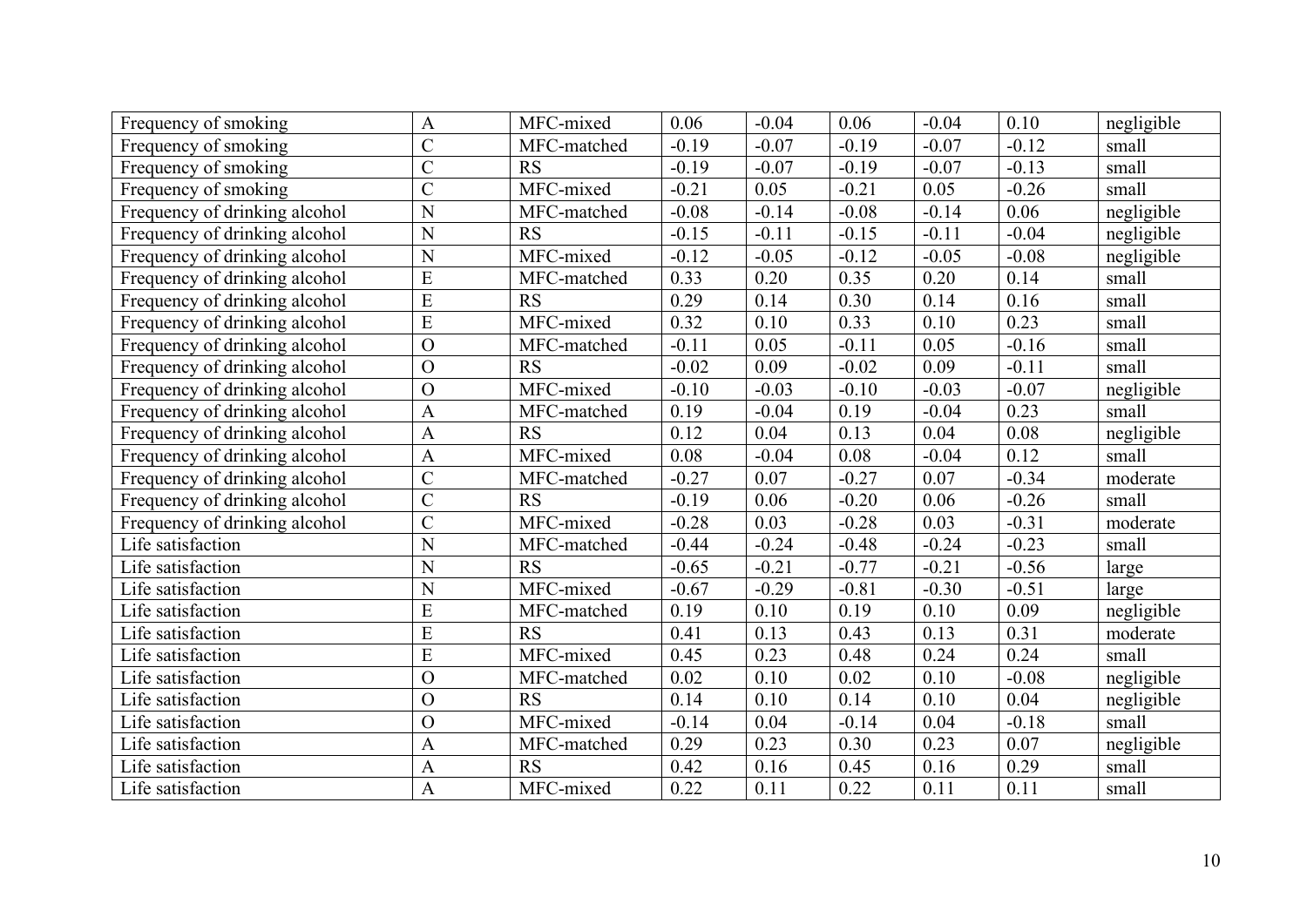| Life satisfaction | $\overline{C}$ | MFC-matched | $-0.13$ | 0.08    | $-0.13$ | 0.08    | $-0.21$ | small      |
|-------------------|----------------|-------------|---------|---------|---------|---------|---------|------------|
| Life satisfaction | $\overline{C}$ | <b>RS</b>   | 0.23    | 0.14    | 0.23    | 0.14    | 0.09    | negligible |
| Life satisfaction | $\overline{C}$ | MFC-mixed   | 0.00    | 0.23    | 0.00    | 0.23    | $-0.23$ | small      |
| <b>GPA</b>        | N              | MFC-matched | $-0.10$ | $-0.02$ | $-0.10$ | $-0.02$ | $-0.08$ | negligible |
| <b>GPA</b>        | N              | <b>RS</b>   | 0.04    | 0.05    | 0.04    | 0.05    | $-0.01$ | negligible |
| <b>GPA</b>        | N              | MFC-mixed   | $-0.06$ | 0.14    | $-0.06$ | 0.14    | $-0.20$ | small      |
| <b>GPA</b>        | E              | MFC-matched | 0.09    | 0.11    | 0.09    | 0.11    | $-0.02$ | negligible |
| <b>GPA</b>        | E              | <b>RS</b>   | 0.02    | $-0.08$ | 0.02    | $-0.08$ | 0.11    | small      |
| <b>GPA</b>        | E              | MFC-mixed   | $-0.03$ | $-0.20$ | $-0.03$ | $-0.20$ | 0.17    | small      |
| <b>GPA</b>        | $\overline{O}$ | MFC-matched | 0.09    | $-0.28$ | 0.09    | $-0.29$ | 0.38    | moderate   |
| <b>GPA</b>        | $\overline{O}$ | <b>RS</b>   | $-0.11$ | $-0.26$ | $-0.11$ | $-0.26$ | 0.15    | small      |
| <b>GPA</b>        | $\overline{O}$ | MFC-mixed   | $-0.24$ | $-0.12$ | $-0.24$ | $-0.12$ | $-0.12$ | small      |
| <b>GPA</b>        | $\mathbf{A}$   | MFC-matched | $-0.12$ | 0.19    | $-0.12$ | 0.19    | $-0.31$ | moderate   |
| <b>GPA</b>        | A              | <b>RS</b>   | $-0.16$ | $-0.13$ | $-0.16$ | $-0.13$ | $-0.03$ | negligible |
| <b>GPA</b>        | $\overline{A}$ | MFC-mixed   | $-0.21$ | $-0.15$ | $-0.21$ | $-0.15$ | $-0.06$ | negligible |
| <b>GPA</b>        | $\overline{C}$ | MFC-matched | $-0.14$ | $-0.15$ | $-0.14$ | $-0.15$ | 0.01    | negligible |
| <b>GPA</b>        | $\overline{C}$ | <b>RS</b>   | $-0.05$ | $-0.12$ | $-0.05$ | $-0.12$ | 0.06    | negligible |
| <b>GPA</b>        | $\overline{C}$ | MFC-mixed   | $-0.18$ | $-0.05$ | $-0.18$ | $-0.05$ | $-0.12$ | small      |
| Intelligence      | N              | MFC-matched | $-0.01$ | 0.09    | $-0.01$ | 0.09    | $-0.10$ | negligible |
| Intelligence      | N              | RS          | $-0.04$ | $-0.11$ | $-0.04$ | $-0.11$ | 0.07    | negligible |
| Intelligence      | N              | MFC-mixed   | 0.04    | 0.03    | 0.04    | 0.03    | 0.01    | negligible |
| Intelligence      | E              | MFC-matched | $-0.05$ | $-0.09$ | $-0.05$ | $-0.09$ | 0.04    | negligible |
| Intelligence      | E              | RS          | $-0.13$ | 0.08    | $-0.13$ | 0.08    | $-0.21$ | small      |
| Intelligence      | E              | MFC-mixed   | $-0.12$ | 0.10    | $-0.12$ | 0.10    | $-0.22$ | small      |
| Intelligence      | $\overline{O}$ | MFC-matched | $-0.15$ | 0.05    | $-0.15$ | 0.05    | $-0.20$ | small      |
| Intelligence      | $\overline{O}$ | <b>RS</b>   | $-0.07$ | 0.07    | $-0.07$ | 0.07    | $-0.15$ | small      |
| Intelligence      | $\overline{O}$ | MFC-mixed   | $-0.12$ | 0.14    | $-0.12$ | 0.14    | $-0.26$ | small      |
| Intelligence      | $\mathbf{A}$   | MFC-matched | 0.04    | 0.05    | 0.04    | 0.05    | $-0.01$ | negligible |
| Intelligence      | $\mathbf{A}$   | RS          | $-0.02$ | $-0.01$ | $-0.02$ | $-0.01$ | $-0.01$ | negligible |
| Intelligence      | A              | MFC-mixed   | 0.04    | 0.15    | 0.04    | 0.15    | $-0.11$ | small      |
| Intelligence      | $\overline{C}$ | MFC-matched | $-0.01$ | $-0.04$ | $-0.01$ | $-0.04$ | 0.03    | negligible |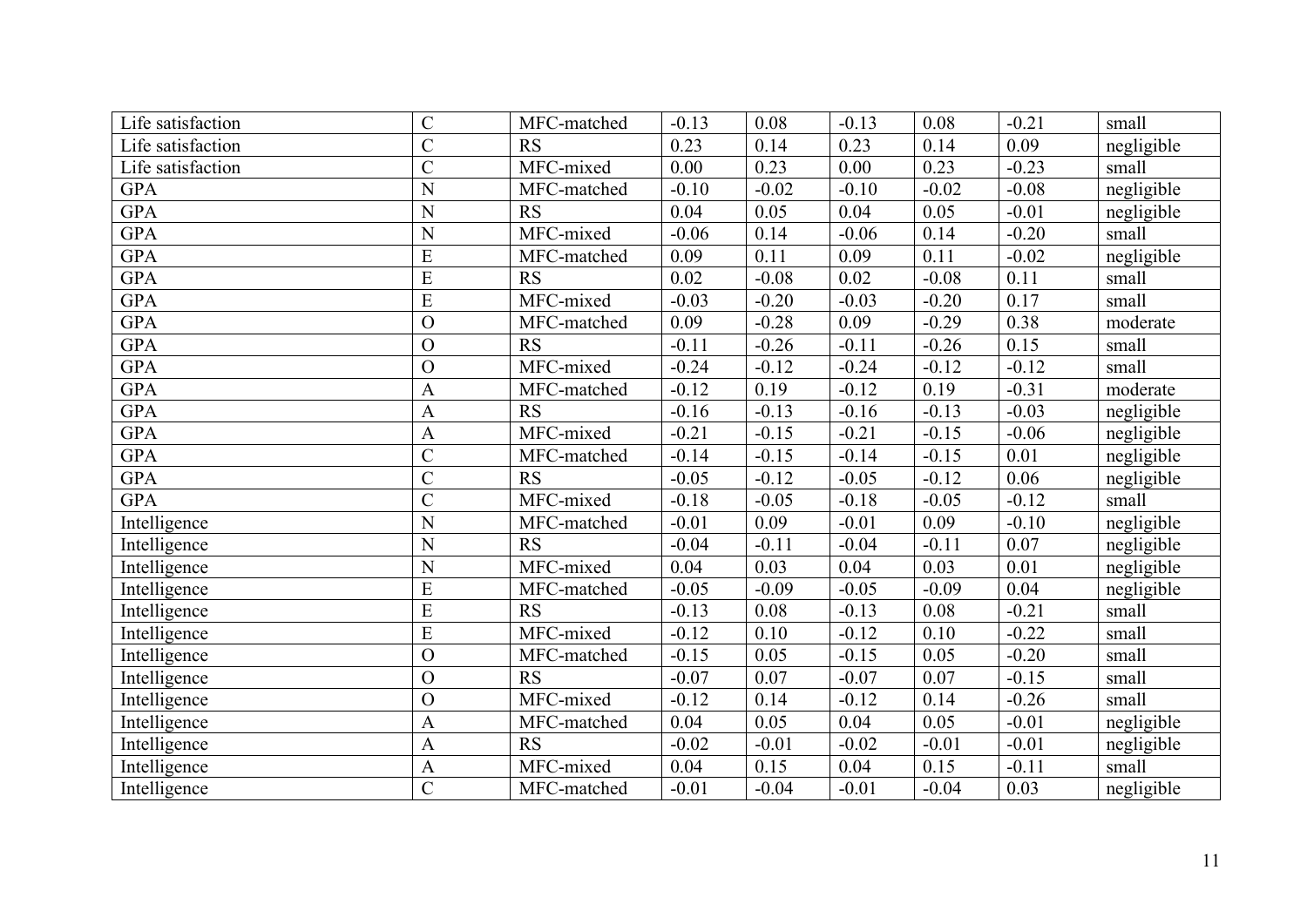| Intelligence                      | $\overline{C}$ | <b>RS</b>   | $-0.06$ | 0.13    | $-0.06$ | 0.13    | $-0.19$ | small      |
|-----------------------------------|----------------|-------------|---------|---------|---------|---------|---------|------------|
| Intelligence                      | $\overline{C}$ | MFC-mixed   | $-0.08$ | 0.06    | $-0.08$ | 0.06    | $-0.14$ | small      |
| Number times traveled abroad > 1  |                |             |         |         |         |         |         |            |
| month                             | N              | MFC-matched | $-0.11$ | $-0.09$ | $-0.11$ | $-0.09$ | $-0.02$ | negligible |
| Number times traveled abroad $>1$ |                |             |         |         |         |         |         |            |
| month                             | $\mathbf N$    | <b>RS</b>   | $-0.16$ | $-0.01$ | $-0.16$ | $-0.01$ | $-0.15$ | small      |
| Number times traveled abroad > 1  |                |             |         |         |         |         |         |            |
| month                             | N              | MFC-mixed   | $-0.11$ | $-0.06$ | $-0.11$ | $-0.06$ | $-0.05$ | negligible |
| Number times traveled abroad > 1  |                |             |         |         |         |         |         |            |
| month                             | ${\bf E}$      | MFC-matched | 0.07    | 0.14    | 0.07    | 0.14    | $-0.07$ | negligible |
| Number times traveled abroad > 1  |                |             |         |         |         |         |         |            |
| month                             | E              | <b>RS</b>   | 0.16    | 0.04    | 0.17    | 0.04    | 0.13    | small      |
| Number times traveled abroad > 1  |                |             |         |         |         |         |         |            |
| month                             | E              | MFC-mixed   | 0.24    | 0.07    | 0.25    | 0.07    | 0.18    | small      |
| Number times traveled abroad > 1  |                |             |         |         |         |         |         |            |
| month                             | $\overline{O}$ | MFC-matched | 0.15    | 0.12    | 0.15    | 0.12    | 0.04    | negligible |
| Number times traveled abroad > 1  |                |             |         |         |         |         |         |            |
| month                             | $\overline{O}$ | <b>RS</b>   | 0.18    | 0.02    | 0.19    | 0.02    | 0.17    | small      |
| Number times traveled abroad > 1  |                |             |         |         |         |         |         |            |
| month                             | $\overline{O}$ | MFC-mixed   | 0.07    | $-0.04$ | 0.07    | $-0.04$ | 0.11    | small      |
| Number times traveled abroad > 1  |                |             |         |         |         |         |         |            |
| month                             | $\mathbf{A}$   | MFC-matched | $-0.02$ | 0.05    | $-0.02$ | 0.05    | $-0.08$ | negligible |
| Number times traveled abroad > 1  |                |             |         |         |         |         |         |            |
| month                             | $\mathbf{A}$   | <b>RS</b>   | 0.13    | $-0.01$ | 0.13    | $-0.01$ | 0.14    | small      |
| Number times traveled abroad > 1  |                |             |         |         |         |         |         |            |
| month                             | $\mathbf{A}$   | MFC-mixed   | 0.10    | $-0.02$ | 0.10    | $-0.02$ | 0.12    | small      |
| Number times traveled abroad > 1  |                |             |         |         |         |         |         |            |
| month                             | $\mathsf{C}$   | MFC-matched | $-0.05$ | 0.06    | $-0.05$ | 0.06    | $-0.10$ | small      |
| Number times traveled abroad > 1  |                |             |         |         |         |         |         |            |
| month                             | $\mathbf C$    | <b>RS</b>   | 0.06    | $-0.05$ | 0.06    | $-0.05$ | 0.10    | small      |
| Number times traveled abroad > 1  |                |             |         |         |         |         |         |            |
| month                             | $\mathsf{C}$   | MFC-mixed   | $-0.09$ | 0.17    | $-0.09$ | 0.18    | $-0.26$ | small      |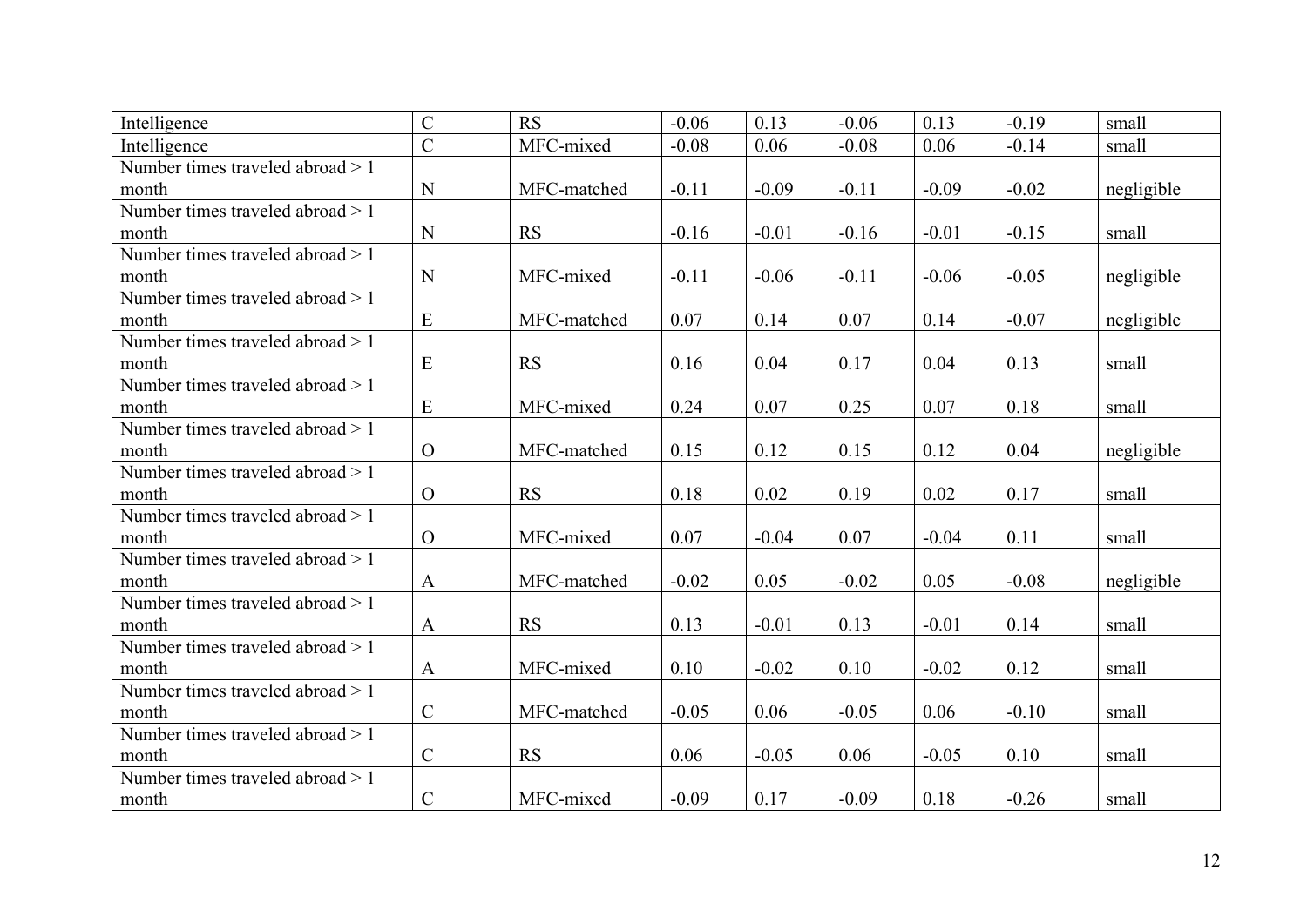| Exercise regularly        | N              | MFC-matched | 0.01    | 0.11    | 0.01    | 0.11    | $-0.10$ | negligible |
|---------------------------|----------------|-------------|---------|---------|---------|---------|---------|------------|
| Exercise regularly        | $\mathbf N$    | <b>RS</b>   | $-0.32$ | $-0.10$ | $-0.33$ | $-0.10$ | $-0.23$ | small      |
| Exercise regularly        | $\mathbf N$    | MFC-mixed   | $-0.10$ | $-0.07$ | $-0.10$ | $-0.07$ | $-0.04$ | negligible |
| Exercise regularly        | E              | MFC-matched | 0.16    | 0.01    | 0.16    | 0.01    | 0.16    | small      |
| Exercise regularly        | $\overline{E}$ | <b>RS</b>   | 0.32    | 0.11    | 0.33    | 0.11    | 0.22    | small      |
| Exercise regularly        | E              | MFC-mixed   | 0.25    | 0.03    | 0.25    | 0.03    | 0.22    | small      |
| Exercise regularly        | $\overline{O}$ | MFC-matched | 0.11    | 0.08    | 0.11    | 0.08    | 0.02    | negligible |
| Exercise regularly        | $\overline{O}$ | <b>RS</b>   | 0.16    | 0.09    | 0.16    | 0.09    | 0.07    | negligible |
| Exercise regularly        | $\overline{O}$ | MFC-mixed   | 0.06    | $-0.05$ | 0.06    | $-0.05$ | 0.11    | small      |
| <b>Exercise regularly</b> | $\mathbf{A}$   | MFC-matched | 0.09    | $-0.14$ | 0.09    | $-0.14$ | 0.23    | small      |
| Exercise regularly        | $\mathbf{A}$   | <b>RS</b>   | 0.16    | 0.02    | 0.16    | 0.02    | 0.14    | small      |
| Exercise regularly        | $\overline{A}$ | MFC-mixed   | 0.14    | 0.05    | 0.14    | 0.05    | 0.10    | negligible |
| Exercise regularly        | $\overline{C}$ | MFC-matched | 0.00    | $-0.03$ | 0.00    | $-0.03$ | 0.02    | negligible |
| Exercise regularly        | $\overline{C}$ | <b>RS</b>   | 0.07    | 0.06    | 0.07    | 0.06    | 0.01    | negligible |
| <b>Exercise regularly</b> | $\overline{C}$ | MFC-mixed   | 0.03    | 0.03    | 0.03    | 0.03    | $-0.01$ | negligible |
| Donated blood             | N              | MFC-matched | $-0.10$ | $-0.13$ | $-0.10$ | $-0.13$ | 0.04    | negligible |
| Donated blood             | N              | RS          | $-0.10$ | $-0.08$ | $-0.10$ | $-0.08$ | $-0.02$ | negligible |
| Donated blood             | $\overline{N}$ | MFC-mixed   | $-0.10$ | $-0.07$ | $-0.10$ | $-0.07$ | $-0.04$ | negligible |
| Donated blood             | E              | MFC-matched | 0.00    | $-0.03$ | 0.00    | $-0.03$ | 0.02    | negligible |
| Donated blood             | E              | <b>RS</b>   | $-0.03$ | 0.08    | $-0.03$ | 0.08    | $-0.10$ | small      |
| Donated blood             | E              | MFC-mixed   | 0.13    | 0.09    | 0.13    | 0.09    | 0.03    | negligible |
| Donated blood             | $\overline{O}$ | MFC-matched | 0.03    | $-0.01$ | 0.03    | $-0.01$ | 0.04    | negligible |
| Donated blood             | $\overline{O}$ | RS          | 0.04    | 0.02    | 0.04    | 0.02    | 0.01    | negligible |
| Donated blood             | $\overline{O}$ | MFC-mixed   | $-0.07$ | 0.09    | $-0.07$ | 0.09    | $-0.16$ | small      |
| Donated blood             | $\mathbf{A}$   | MFC-matched | 0.07    | 0.04    | 0.07    | 0.04    | 0.03    | negligible |
| Donated blood             | $\mathbf{A}$   | <b>RS</b>   | 0.01    | 0.00    | 0.01    | 0.00    | 0.01    | negligible |
| Donated blood             | $\mathbf{A}$   | MFC-mixed   | 0.06    | 0.05    | 0.06    | 0.05    | 0.01    | negligible |
| Donated blood             | $\overline{C}$ | MFC-matched | $-0.01$ | $-0.01$ | $-0.01$ | $-0.01$ | 0.00    | negligible |
| Donated blood             | $\overline{C}$ | <b>RS</b>   | 0.00    | 0.03    | 0.00    | 0.03    | $-0.04$ | negligible |
| Donated blood             | $\overline{C}$ | MFC-mixed   | $-0.04$ | 0.05    | $-0.04$ | 0.05    | $-0.09$ | negligible |
| Charity work              | $\mathbf N$    | MFC-matched | $-0.08$ | $-0.09$ | $-0.08$ | $-0.09$ | 0.01    | negligible |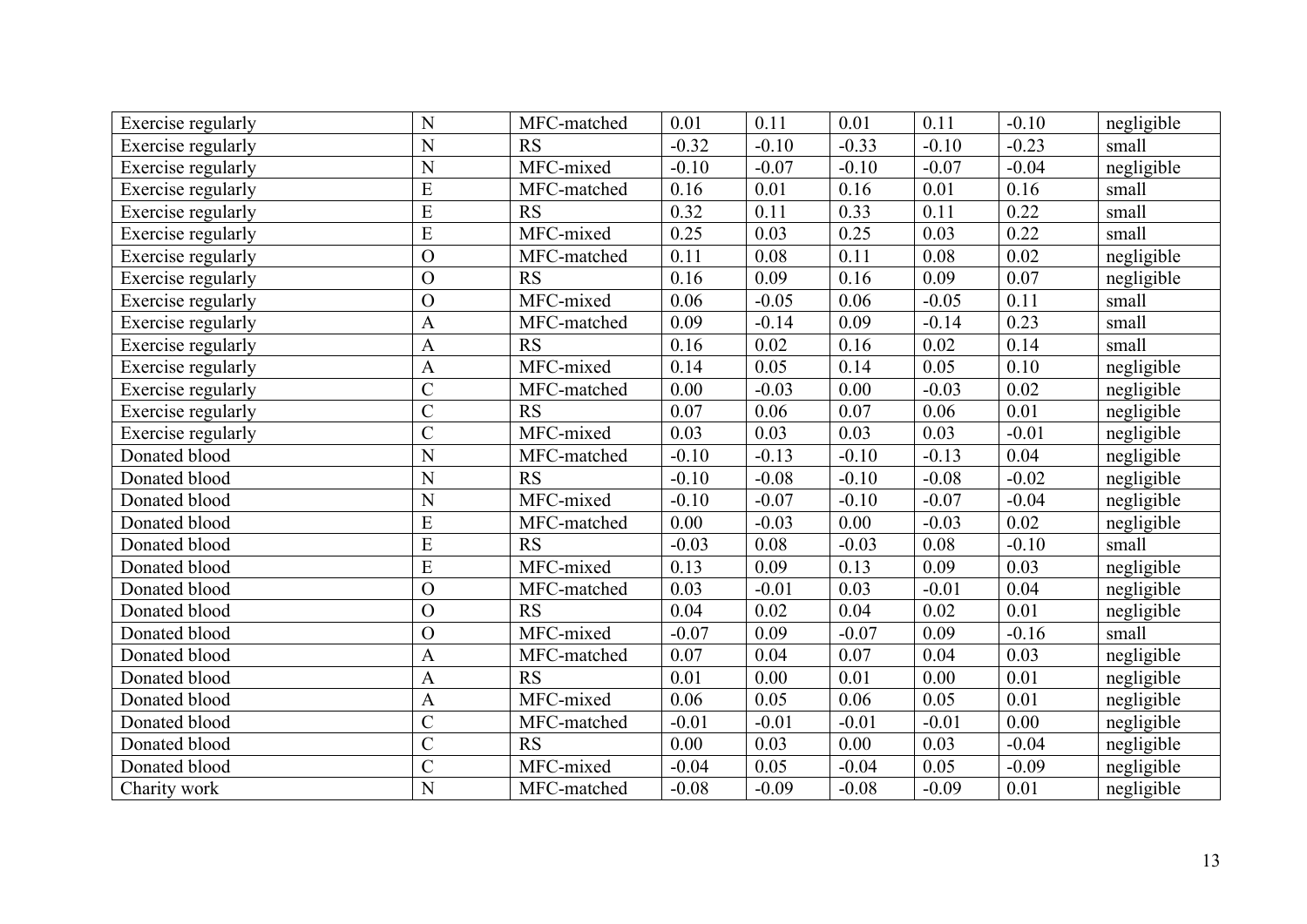| Charity work          | N              | <b>RS</b>   | $-0.25$ | $-0.18$ | $-0.25$ | $-0.18$ | $-0.07$ | negligible |
|-----------------------|----------------|-------------|---------|---------|---------|---------|---------|------------|
| Charity work          | N              | MFC-mixed   | $-0.02$ | $-0.04$ | $-0.02$ | $-0.04$ | 0.02    | negligible |
| Charity work          | ${\bf E}$      | MFC-matched | 0.18    | 0.07    | 0.18    | 0.07    | 0.11    | small      |
| Charity work          | E              | <b>RS</b>   | 0.31    | 0.19    | 0.33    | 0.19    | 0.14    | small      |
| Charity work          | ${\bf E}$      | MFC-mixed   | 0.22    | 0.18    | 0.22    | 0.18    | 0.04    | negligible |
| Charity work          | $\Omega$       | MFC-matched | 0.09    | 0.07    | 0.09    | 0.07    | 0.02    | negligible |
| Charity work          | $\overline{O}$ | <b>RS</b>   | 0.05    | 0.10    | 0.05    | 0.10    | $-0.05$ | negligible |
| Charity work          | $\overline{O}$ | MFC-mixed   | 0.20    | 0.05    | 0.20    | 0.05    | 0.15    | small      |
| Charity work          | $\mathbf{A}$   | MFC-matched | 0.04    | 0.10    | 0.04    | 0.10    | $-0.07$ | negligible |
| Charity work          | $\mathbf{A}$   | <b>RS</b>   | 0.36    | 0.20    | 0.38    | 0.20    | 0.18    | small      |
| Charity work          | $\mathbf{A}$   | MFC-mixed   | 0.20    | 0.07    | 0.20    | 0.07    | 0.13    | small      |
| Charity work          | $\overline{C}$ | MFC-matched | $-0.08$ | 0.05    | $-0.08$ | 0.05    | $-0.13$ | small      |
| Charity work          | $\overline{C}$ | <b>RS</b>   | $-0.03$ | 0.08    | $-0.03$ | 0.08    | $-0.11$ | small      |
| Charity work          | $\mathcal{C}$  | MFC-mixed   | $-0.10$ | 0.02    | $-0.10$ | 0.02    | $-0.13$ | small      |
| Voluntary social year | N              | MFC-matched | 0.08    | $-0.06$ | 0.08    | $-0.06$ | 0.14    | small      |
| Voluntary social year | N              | <b>RS</b>   | 0.04    | $-0.01$ | 0.04    | $-0.01$ | 0.04    | negligible |
| Voluntary social year | N              | MFC-mixed   | $-0.02$ | $-0.06$ | $-0.02$ | $-0.06$ | 0.04    | negligible |
| Voluntary social year | E              | MFC-matched | 0.09    | 0.04    | 0.09    | 0.04    | 0.06    | negligible |
| Voluntary social year | E              | <b>RS</b>   | 0.15    | 0.04    | 0.15    | 0.04    | 0.11    | small      |
| Voluntary social year | E              | MFC-mixed   | 0.09    | 0.02    | 0.09    | 0.02    | 0.07    | negligible |
| Voluntary social year | $\overline{O}$ | MFC-matched | $-0.05$ | 0.04    | $-0.05$ | 0.04    | $-0.08$ | negligible |
| Voluntary social year | $\overline{O}$ | RS          | 0.08    | 0.05    | 0.08    | 0.05    | 0.03    | negligible |
| Voluntary social year | $\Omega$       | MFC-mixed   | 0.10    | 0.03    | 0.10    | 0.03    | 0.07    | negligible |
| Voluntary social year | $\mathbf{A}$   | MFC-matched | $-0.15$ | 0.01    | $-0.15$ | 0.01    | $-0.16$ | small      |
| Voluntary social year | $\mathbf{A}$   | <b>RS</b>   | 0.08    | 0.04    | 0.08    | 0.04    | 0.04    | negligible |
| Voluntary social year | $\mathbf{A}$   | MFC-mixed   | 0.26    | 0.06    | 0.27    | 0.06    | 0.21    | small      |
| Voluntary social year | $\overline{C}$ | MFC-matched | $-0.16$ | 0.10    | $-0.16$ | 0.10    | $-0.27$ | small      |
| Voluntary social year | $\overline{C}$ | <b>RS</b>   | $-0.02$ | 0.00    | $-0.02$ | 0.00    | $-0.02$ | negligible |
| Voluntary social year | $\overline{C}$ | MFC-mixed   | $-0.02$ | 0.04    | $-0.02$ | 0.04    | $-0.06$ | negligible |
| Punctuality           | $\overline{N}$ | MFC-matched | 0.12    | 0.00    | 0.12    | 0.00    | 0.12    | small      |
| Punctuality           | N              | <b>RS</b>   | 0.02    | $-0.13$ | 0.02    | $-0.13$ | 0.15    | small      |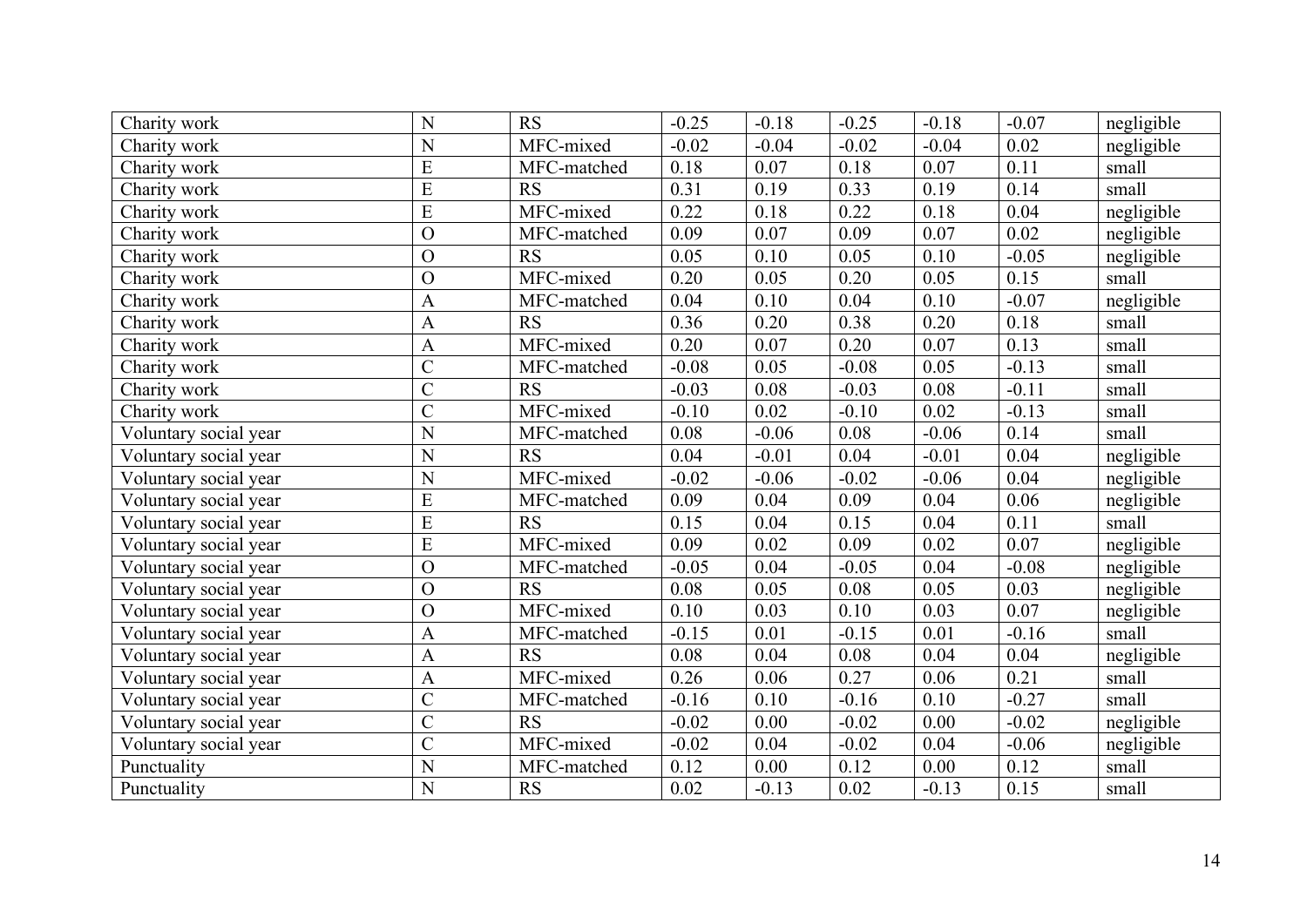| Punctuality     | N              | MFC-mixed   | 0.00     | 0.01     | 0.00    | 0.01    | $-0.01$ | negligible |
|-----------------|----------------|-------------|----------|----------|---------|---------|---------|------------|
| Punctuality     | E              | MFC-matched | $-0.07$  | 0.08     | $-0.07$ | 0.08    | $-0.15$ | small      |
| Punctuality     | ${\bf E}$      | <b>RS</b>   | $-0.15$  | 0.06     | $-0.15$ | 0.06    | $-0.21$ | small      |
| Punctuality     | E              | MFC-mixed   | $-0.18$  | 0.01     | $-0.18$ | 0.01    | $-0.19$ | small      |
| Punctuality     | $\overline{O}$ | MFC-matched | $-0.06$  | 0.02     | $-0.06$ | 0.02    | $-0.08$ | negligible |
| Punctuality     | $\overline{O}$ | <b>RS</b>   | $-0.14$  | 0.03     | $-0.14$ | 0.03    | $-0.18$ | small      |
| Punctuality     | $\overline{O}$ | MFC-mixed   | $-0.20$  | 0.20     | $-0.21$ | 0.20    | $-0.40$ | moderate   |
| Punctuality     | $\mathbf{A}$   | MFC-matched | 0.02     | $-0.26$  | 0.02    | $-0.26$ | 0.28    | small      |
| Punctuality     | $\mathbf{A}$   | <b>RS</b>   | $-0.20$  | 0.12     | $-0.20$ | 0.12    | $-0.32$ | moderate   |
| Punctuality     | $\mathbf{A}$   | MFC-mixed   | $-0.17$  | 0.09     | $-0.18$ | 0.09    | $-0.27$ | small      |
| Punctuality     | $\overline{C}$ | MFC-matched | $-0.16$  | $-0.09$  | $-0.16$ | $-0.09$ | $-0.08$ | negligible |
| Punctuality     | $\overline{C}$ | <b>RS</b>   | 0.08     | $-0.01$  | 0.08    | $-0.01$ | 0.09    | negligible |
| Punctuality     | $\mathcal{C}$  | MFC-mixed   | 0.36     | $-0.11$  | 0.38    | $-0.11$ | 0.49    | moderate   |
| Job             | N              | MFC-matched | $-0.03$  | $-0.09$  | $-0.03$ | $-0.09$ | 0.06    | negligible |
| Job             | N              | RS          | $-0.03$  | $-0.18$  | $-0.03$ | $-0.18$ | 0.15    | small      |
| Job             | N              | MFC-mixed   | 0.03     | $-0.11$  | 0.03    | $-0.11$ | 0.14    | small      |
| Job             | E              | MFC-matched | 0.21     | $-0.02$  | 0.21    | $-0.02$ | 0.23    | small      |
| Job             | $\overline{E}$ | RS          | 0.27     | 0.22     | 0.27    | 0.22    | 0.05    | negligible |
| Job             | $\overline{E}$ | MFC-mixed   | 0.11     | 0.10     | 0.11    | 0.10    | 0.00    | negligible |
| Job             | $\overline{O}$ | MFC-matched | 0.08     | 0.19     | 0.08    | 0.19    | $-0.11$ | small      |
| Job             | $\overline{O}$ | <b>RS</b>   | 0.25     | 0.17     | 0.25    | 0.18    | 0.08    | negligible |
| Job             | $\overline{O}$ | MFC-mixed   | 0.10     | 0.07     | 0.10    | 0.07    | 0.03    | negligible |
| Job             | $\mathbf{A}$   | MFC-matched | 0.08     | 0.01     | 0.08    | 0.01    | 0.07    | negligible |
| Job             | $\mathbf{A}$   | RS          | 0.21     | 0.23     | 0.21    | 0.24    | $-0.02$ | negligible |
| Job             | $\overline{A}$ | MFC-mixed   | $0.08\,$ | $0.10\,$ | 0.08    | 0.10    | $-0.02$ | negligible |
| Job             | $\overline{C}$ | MFC-matched | $-0.10$  | 0.13     | $-0.10$ | 0.13    | $-0.23$ | small      |
| Job             | $\overline{C}$ | <b>RS</b>   | 0.04     | 0.13     | 0.04    | 0.13    | $-0.09$ | negligible |
| Job             | $\overline{C}$ | MFC-mixed   | $-0.06$  | 0.14     | $-0.06$ | 0.14    | $-0.20$ | small      |
| Play instrument | N              | MFC-matched | 0.12     | $-0.10$  | 0.13    | $-0.10$ | 0.22    | small      |
| Play instrument | N              | <b>RS</b>   | $-0.02$  | $-0.12$  | $-0.02$ | $-0.12$ | 0.10    | negligible |
| Play instrument | N              | MFC-mixed   | 0.03     | $-0.15$  | 0.03    | $-0.15$ | 0.18    | small      |